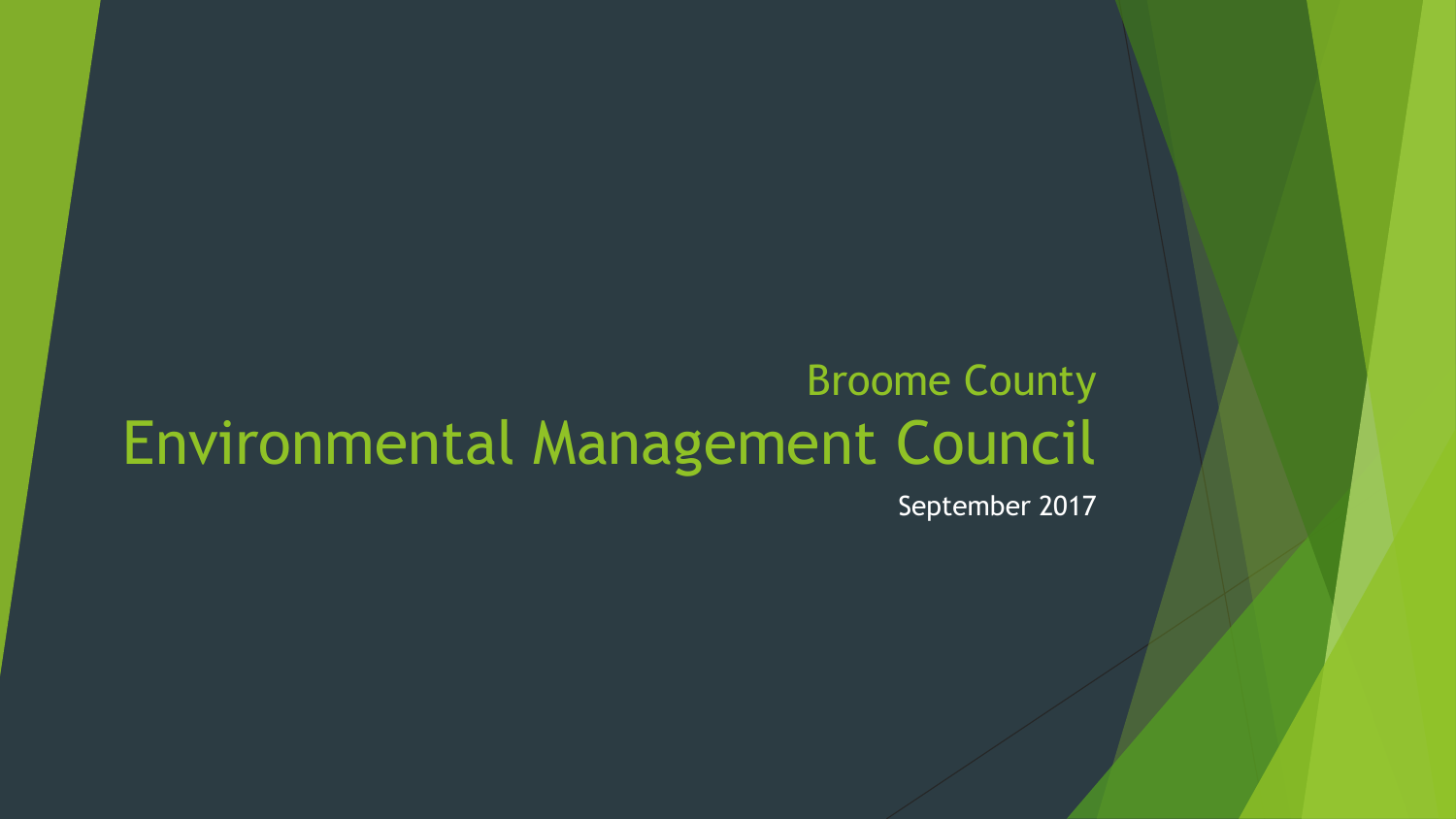## **BROOME COUNTY**



▶ Citizen advisory board to county government on local environmental issues

▶ A division of County Planning Department

Membership

▶ Committees / interests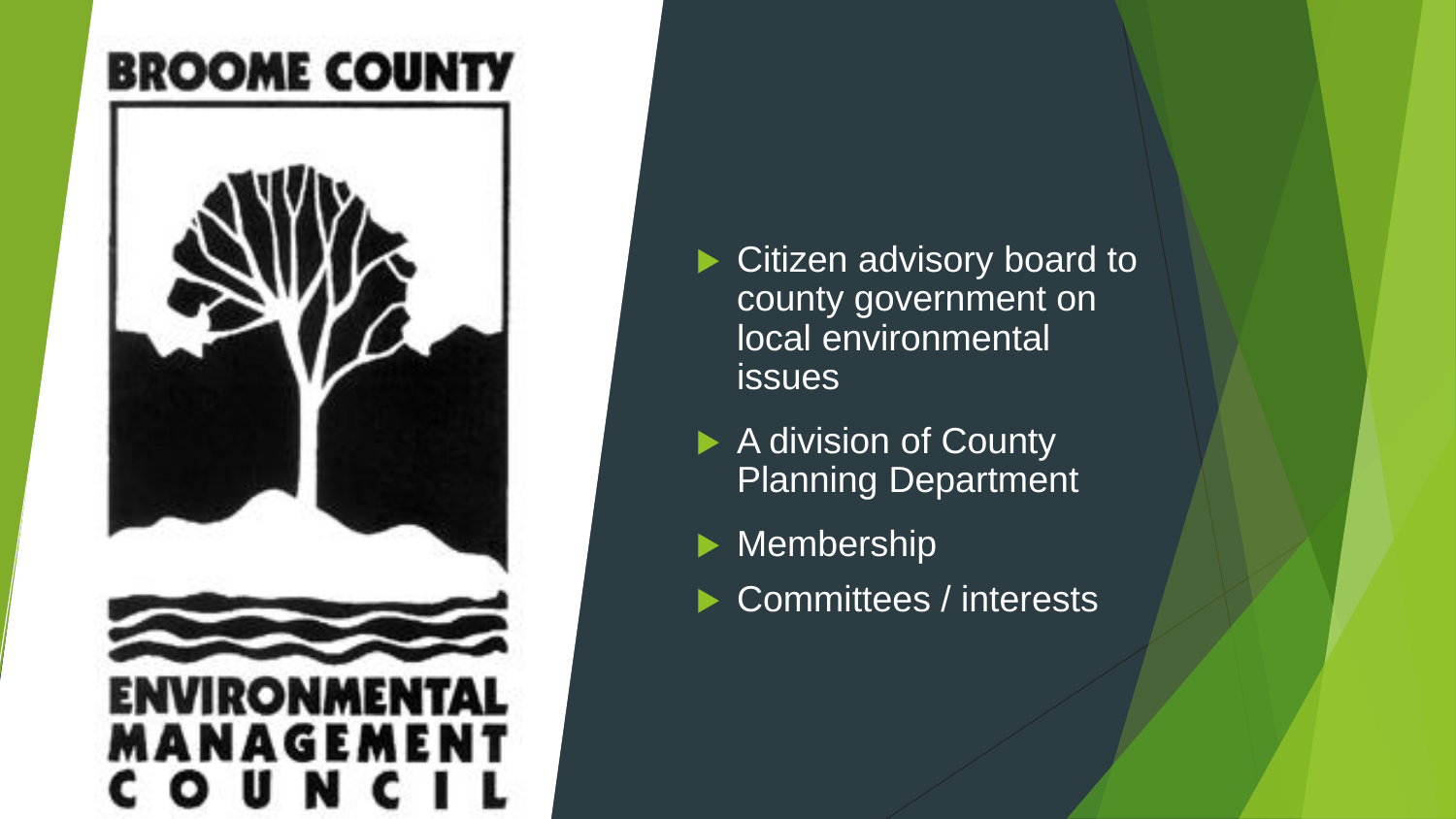## Broome County EMC

- **Formed under Article 47, NYS Environmental** Conservation Law (ECL)
- Established Sept 1971 by County Legislature
- ▶ One of several in NYS
- Staff direction and coordination
- ▶ EMC Executive Committee and Chairs
- Operating by-laws and work programs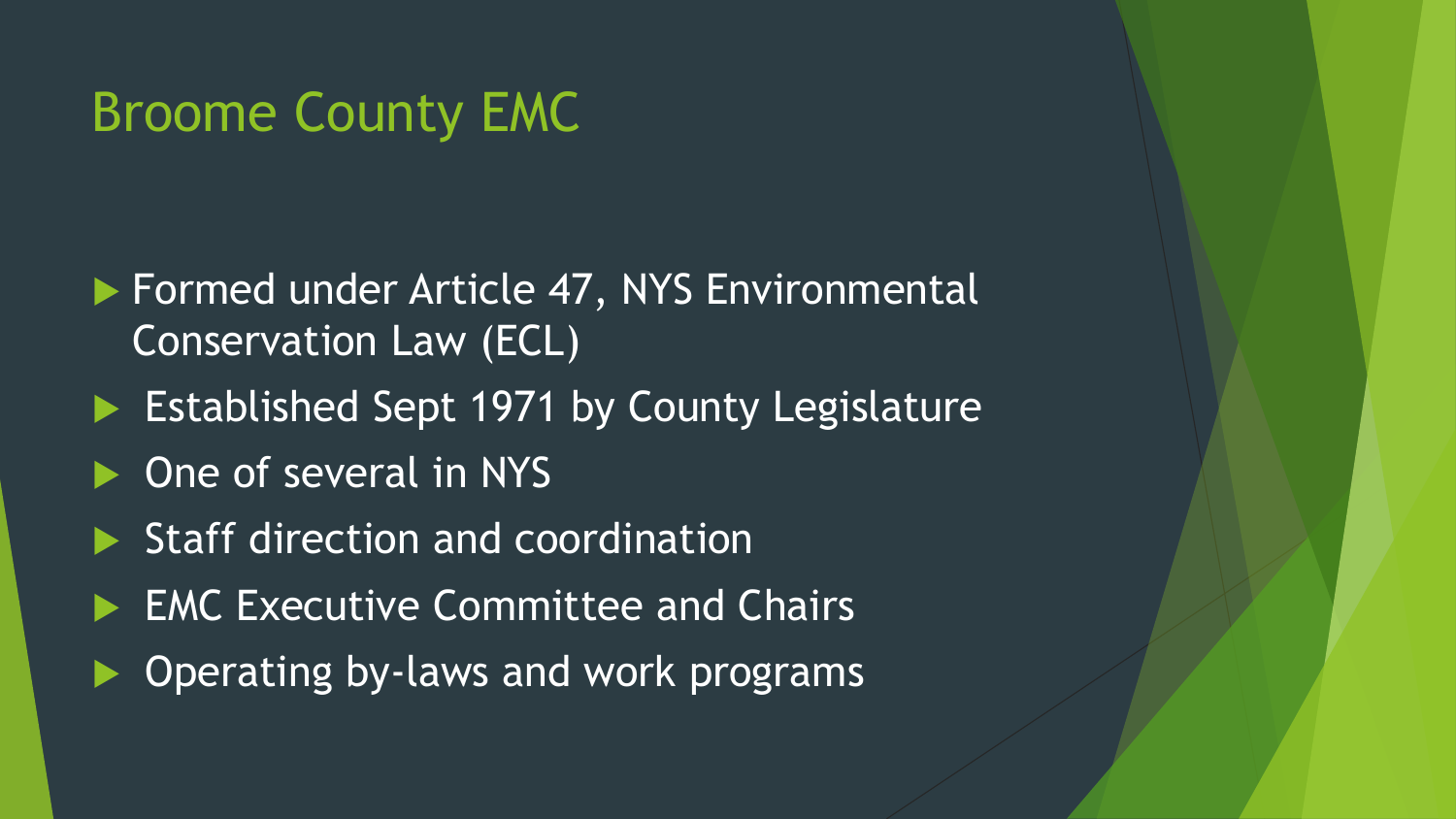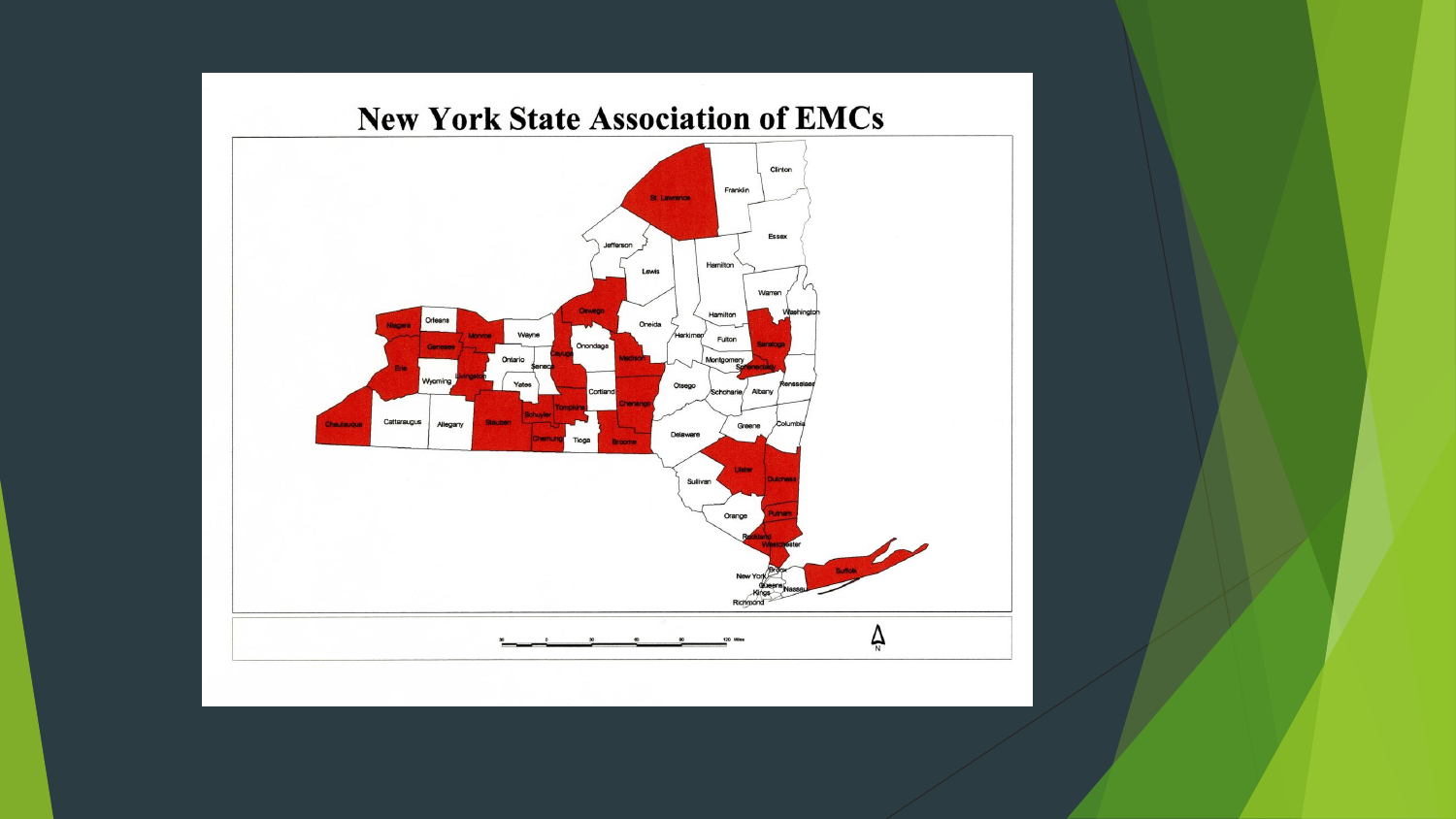#### Major Goals, Powers & Duties

- Advise County Executive, Legislature, and municipalities
- $\blacktriangleright$  Plan and conduct environmental education programs to raise public awareness about environmental issues
- ▶ Coordinate environmental research activities; Conduct studies, surveys and inventories
- Prepare long-term work plans for protection and management of the County's natural resources
- **Make recommendations for county master plan**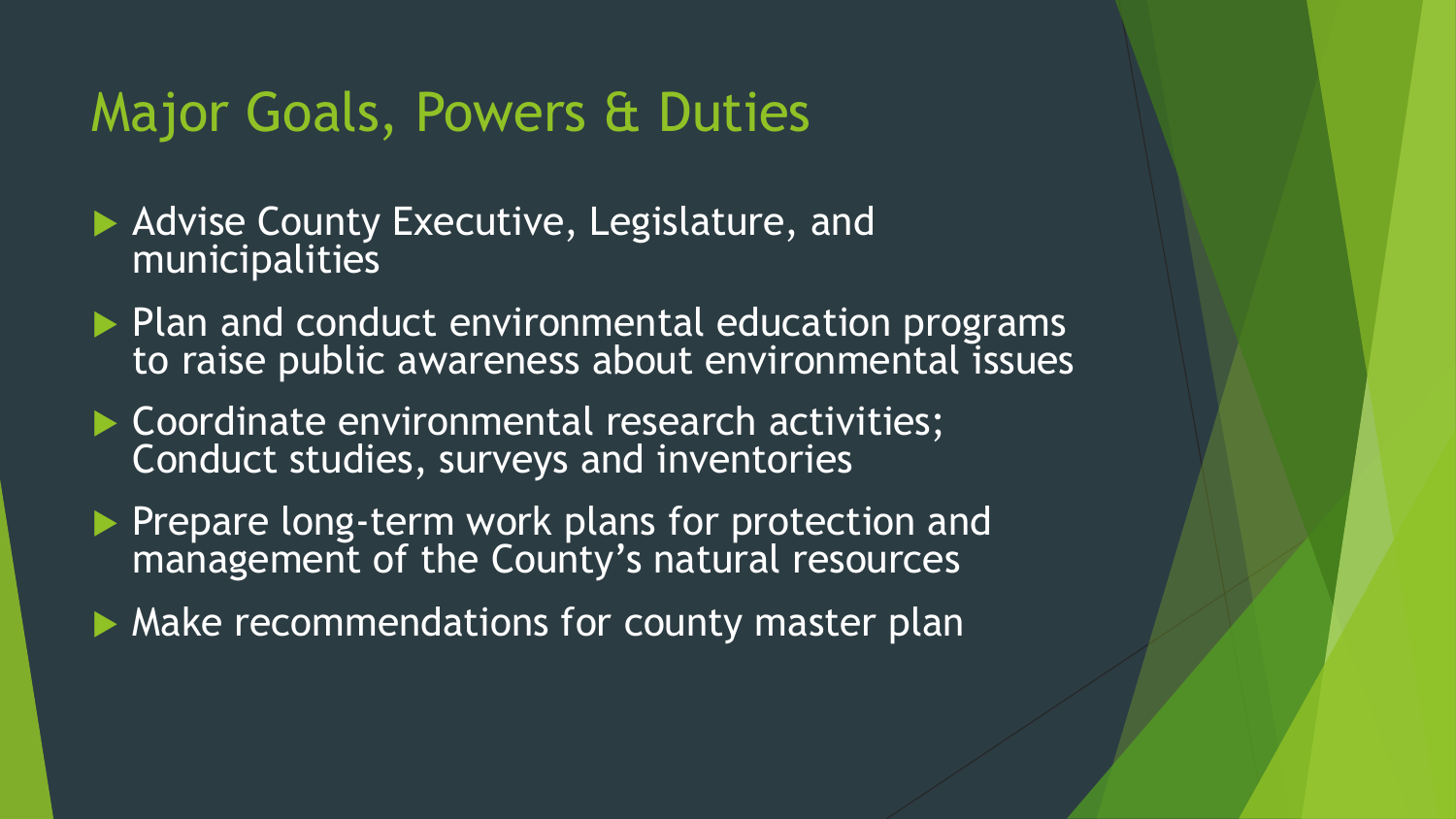#### Major Goals, Powers & Duties

- Review and advise on environmental impact statements, plans, development applications and reports when requested
- $\blacktriangleright$  Promote establishment of and coordination with local Conservation Advisory Commissions (CACs)
- ▶ Coordinate with other public & private local, regional, and state agencies & boards
- $\blacktriangleright$  Prepare, print,  $\alpha$  distribute books, maps, charts, pamphlets
- Respond to environmental inquiries; offer referrals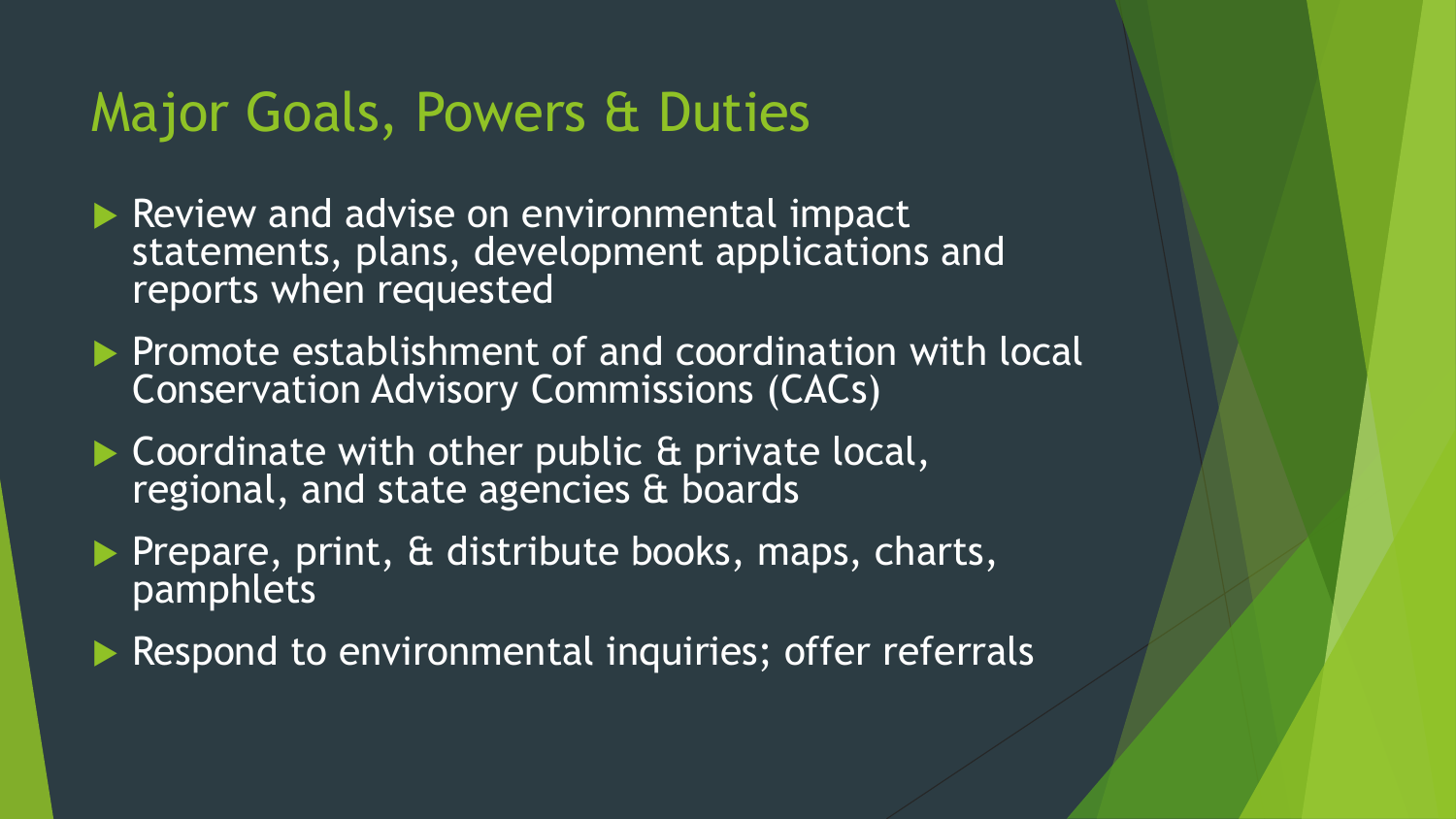## Membership

#### ▶ Voting

- □ Members-at-Large
- **□ Conservation Advisory Commissions (CACs)**
- **□ Student Representatives**
- $\square$  Special Representatives

#### **Non-voting**

- Ex-Officio Members
- Associate Members
- **Staff**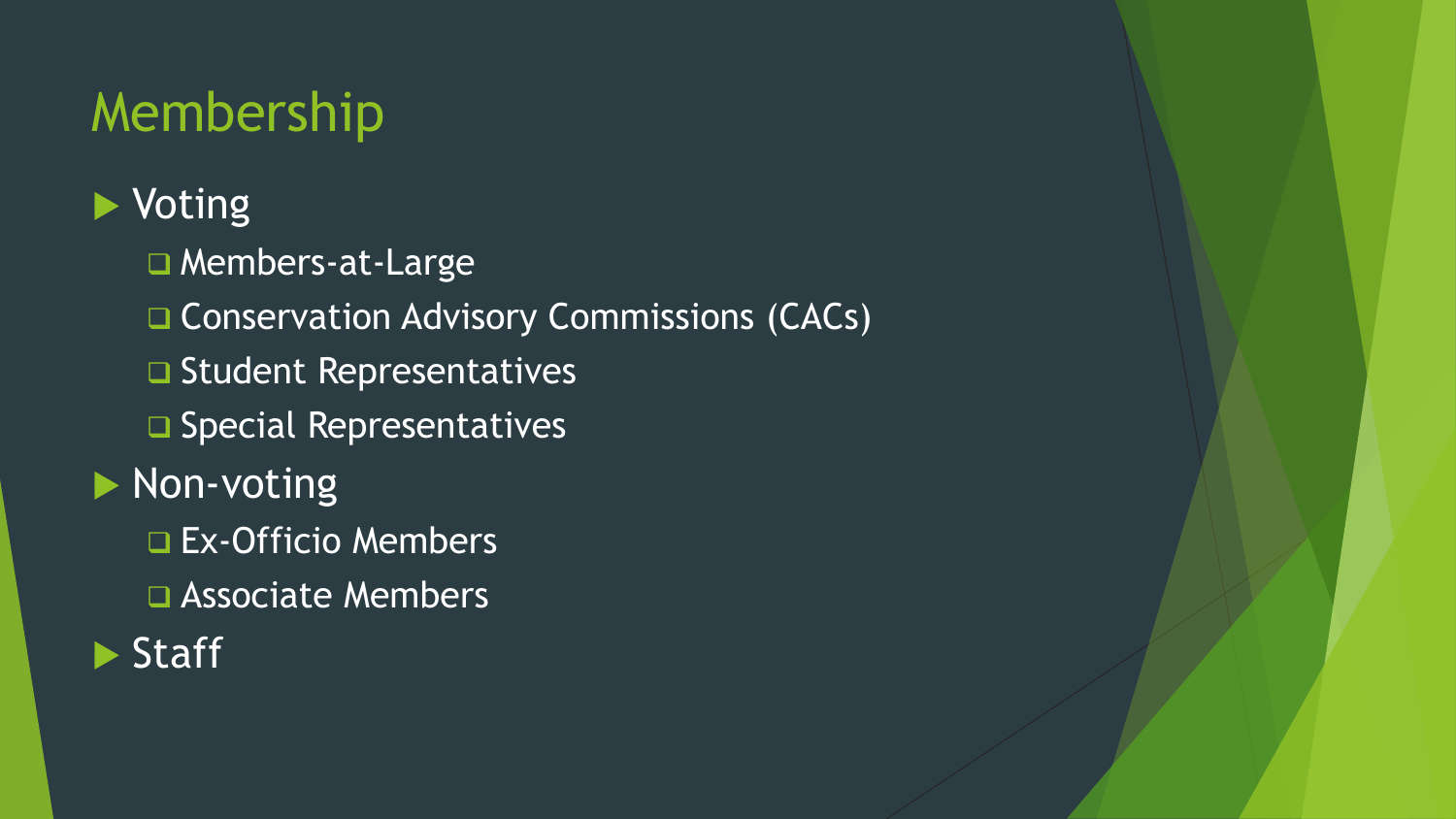#### Issues

- **Per County Executive**
- **Per County Legislature**
- Per public interest
- Per member items of interest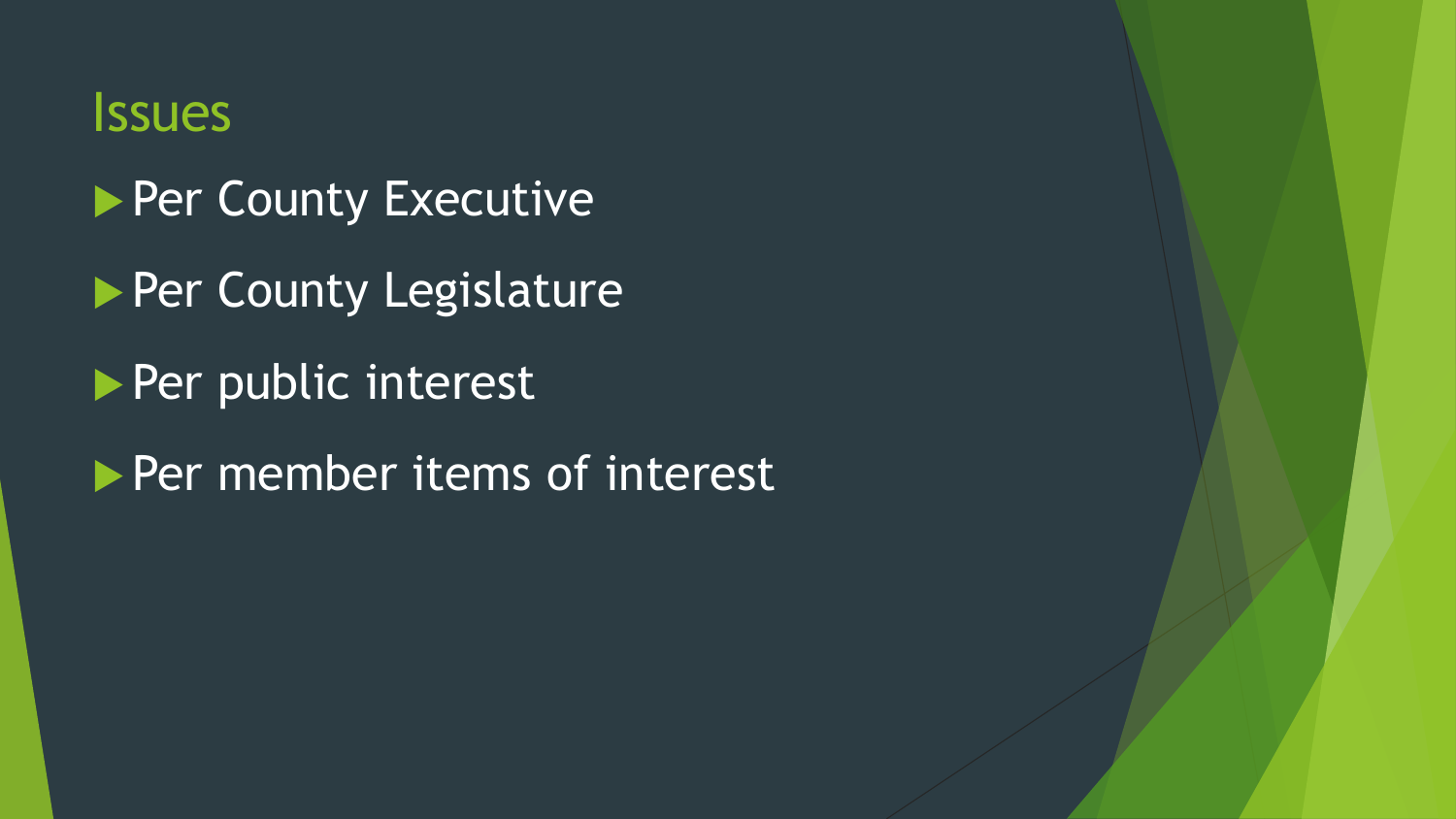## Action

Review and action by EMC Committees constitutes recommendations for action by Full Council

- ▶ Advisory resolutions
- **Position statements**
- Plans and reports
- **Fact sheets**
- **Informational brochures**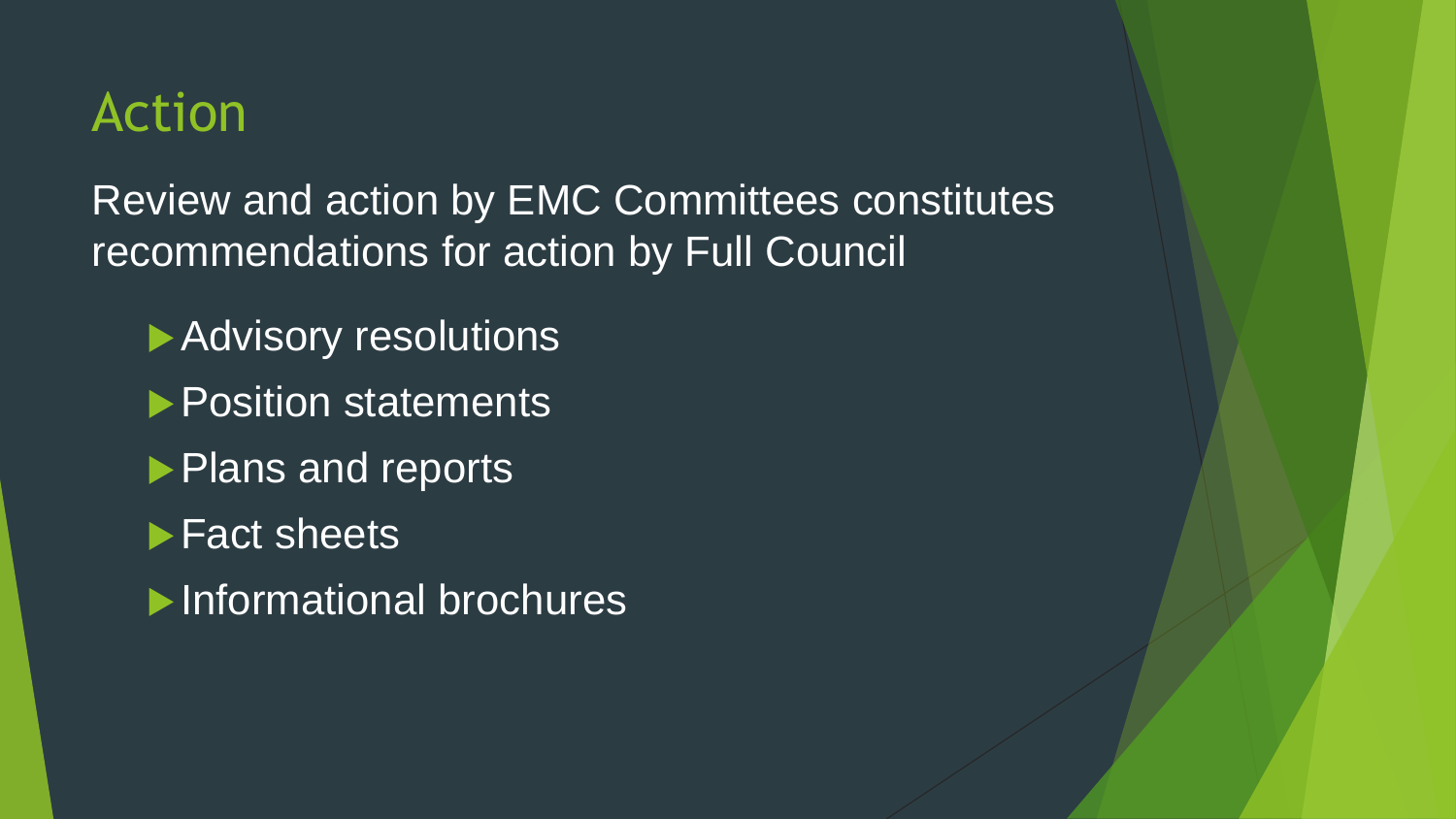## Committees and Task Forces

- EMC may create/dissolve any number of administrative, standing, or task force committees.
- ▶ Committee/Task Force decisions constitute recommendations to the full Council.
- Current:
	- **Natural Resources Committee (Standing)**
	- **Photo Show Commitee**
	- **Membership Committee**
- Past:
	- Recycling and Waste Management Previously standing committee, now can be called as needed.
	- **Brownfields Committee**
	- Goose Task Force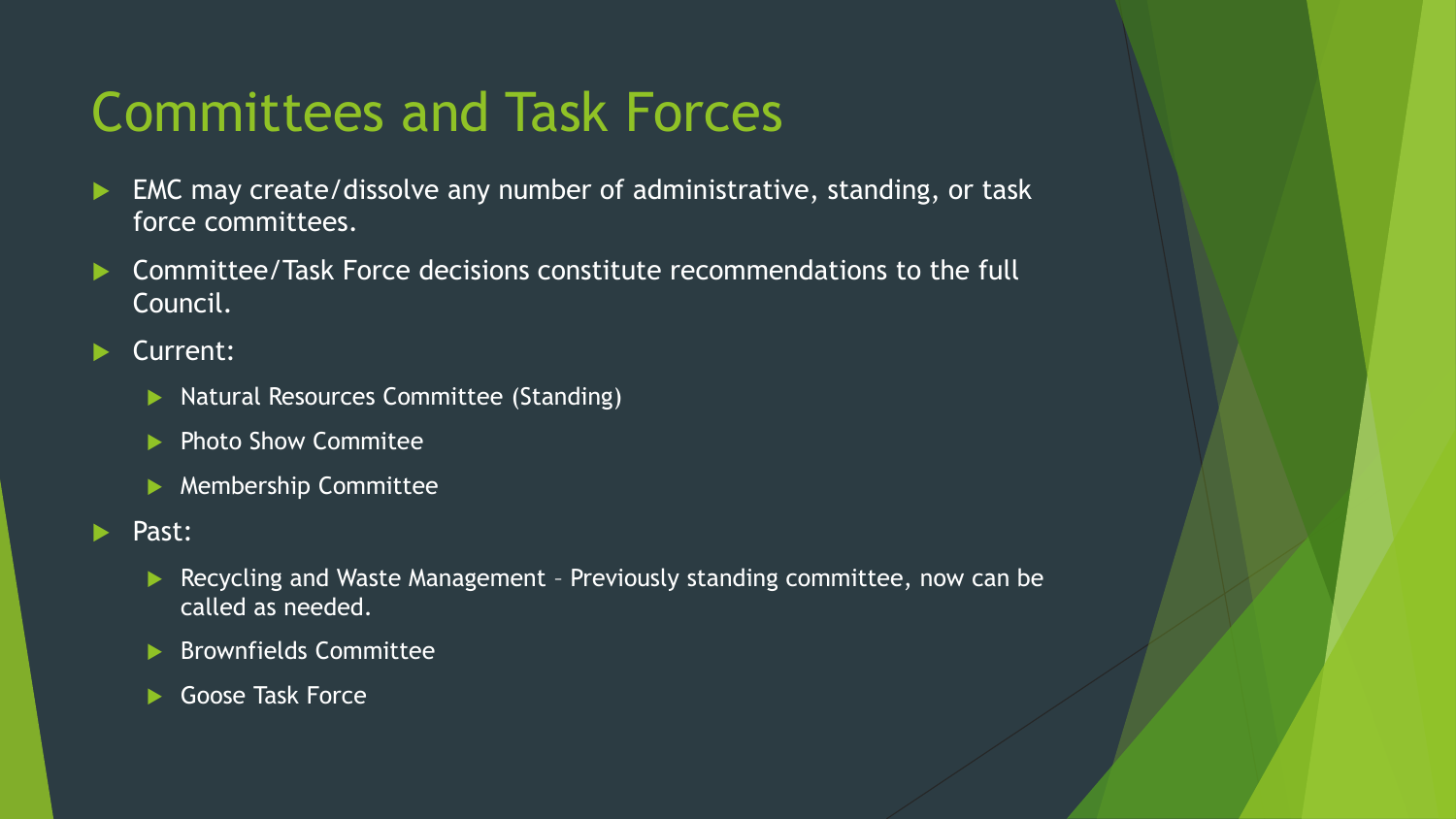## Natural Resources Committee

- ▶ Open Space Planning
- ▶ Unique Natural Areas Survey
- Plan, Policy & Development reviews
- **Energy Issues**
- ▶ Climate Change
- ▶ Air Quality issues: Open Burning & Outdoor Wood Boilers
- ▶ Sustainability & Green Buildings
- Stormwater Management
- Wetlands Conservation and protection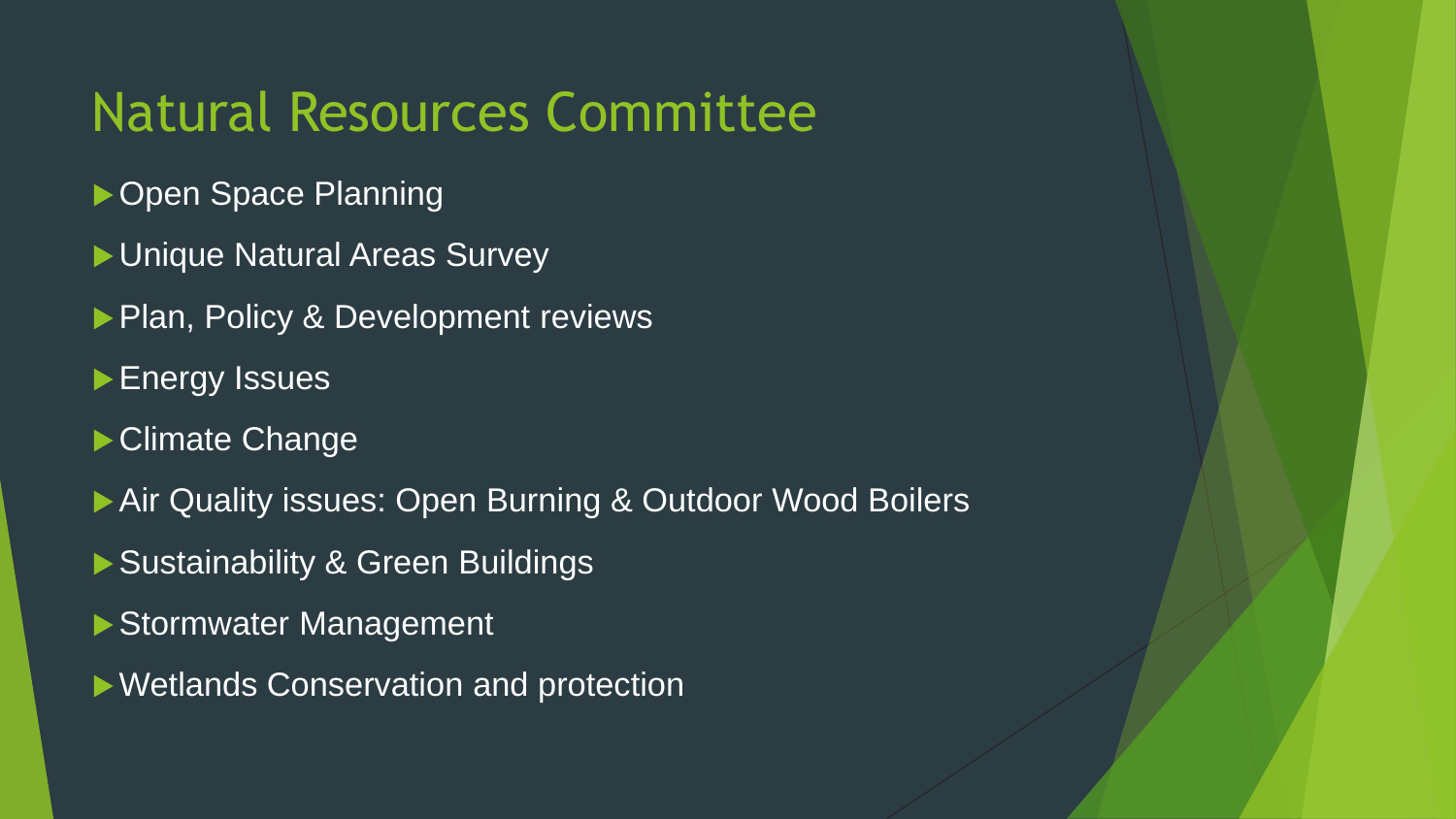#### Comment Initiatives

- State Legislation (bottle bill, microbeads, pharmaceuticals, pipelines, mineral resources)
- ▶ Outdoor Wood Burning
- ▶ Broome State Forests Unit Management Plan
- **Forest Management Plans**
- **Hawkins Pond Site Review**
- **Recommendations for County Plans**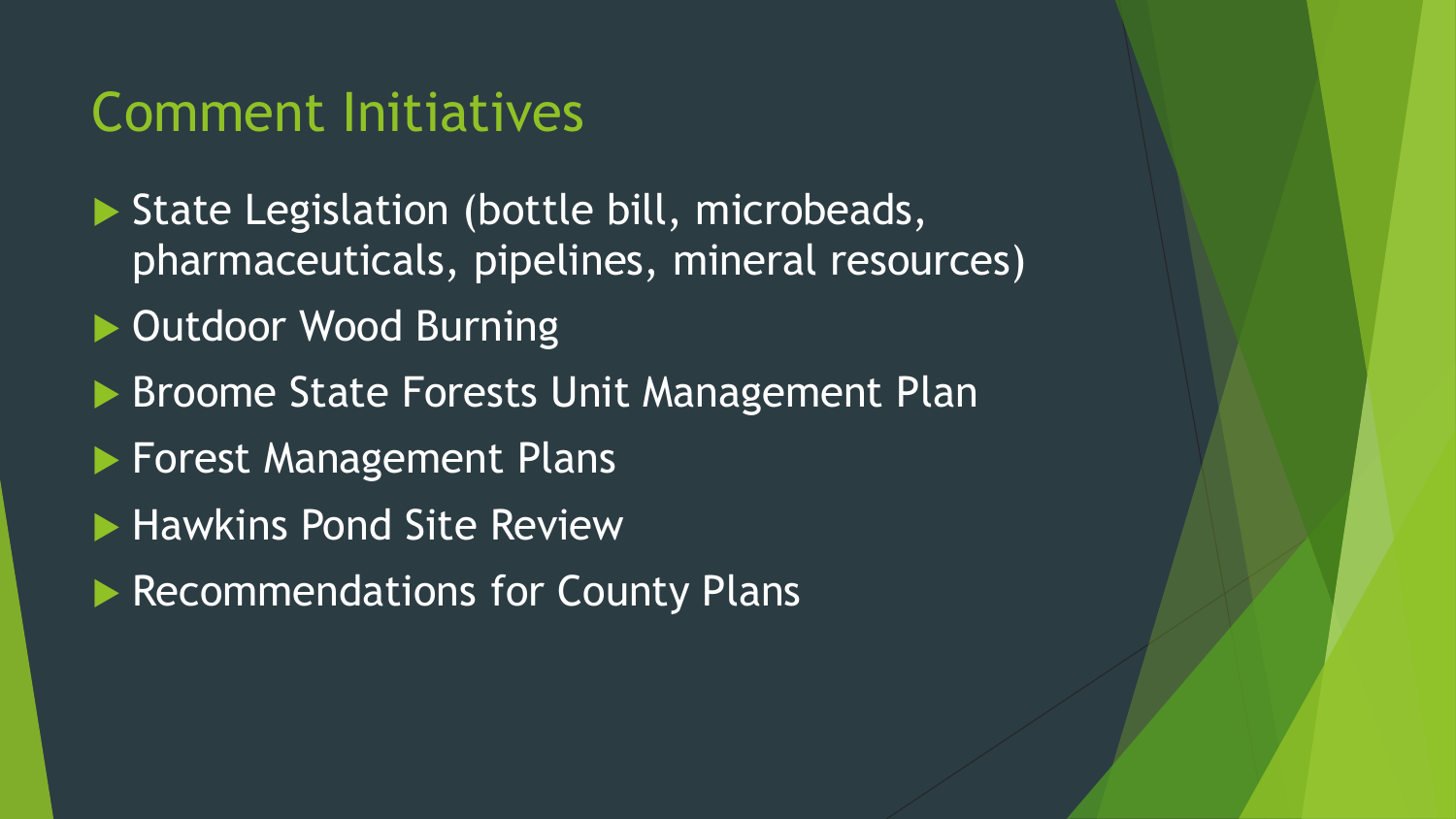## Resolutions

- ▶ Wetlands preservation
- ▶ Brownfields Redevelopment
- Renewable Energy
- ▶ Binghamton Johnson City Joint Sewage Treatment Plant
- ▶ Indoor Smoking Ban
- ▶ Backyard burning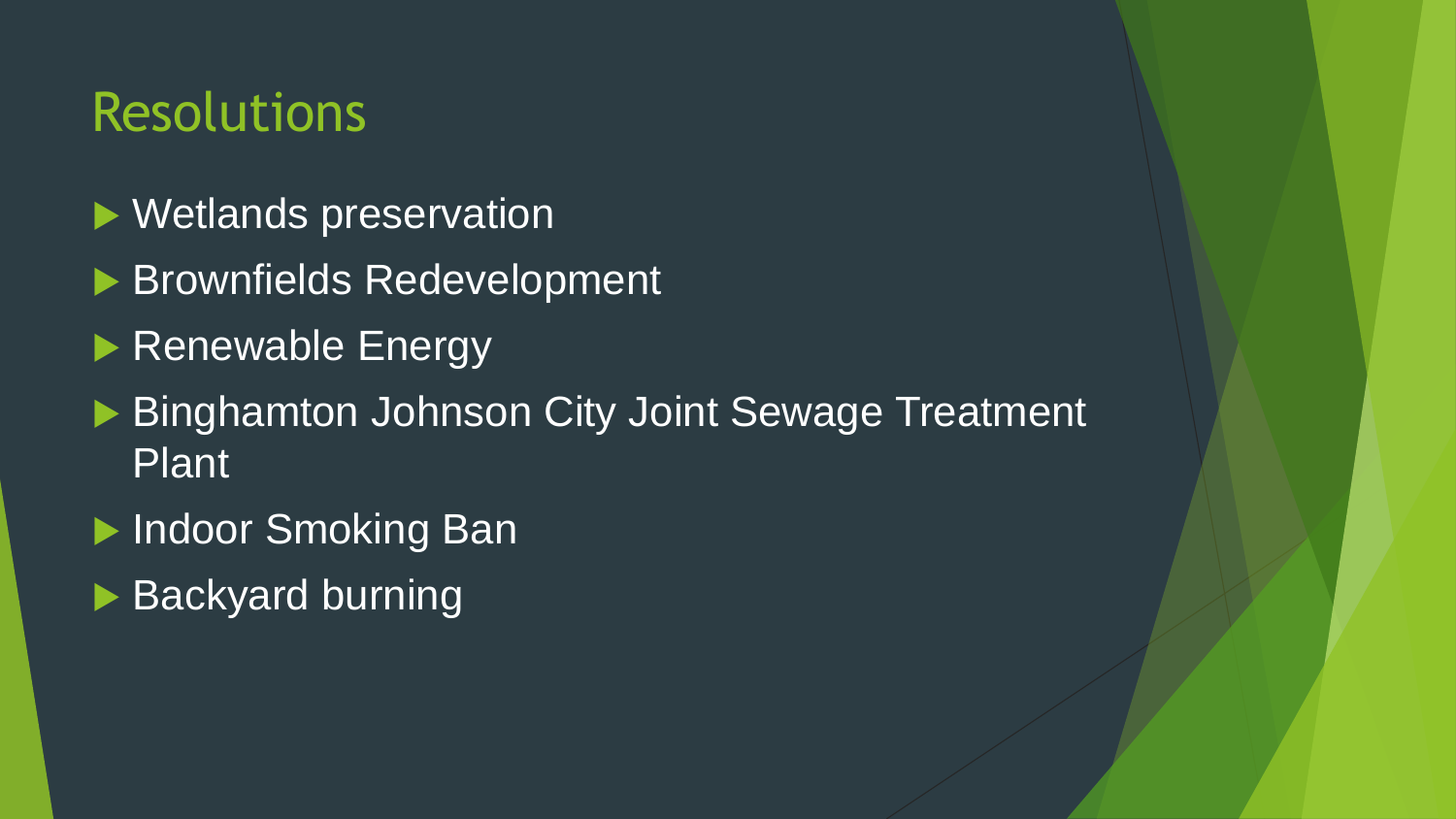#### Plans and Reports

- **Pesticide Neighbor Notification Report**
- Brownfields Community Participation Plan
- Brownfields Inventory and Ranking Project
- Goose Management Plan
- ▶ Sustainable Development
- ▶ Outdoor Wood Burning Regulations/Standards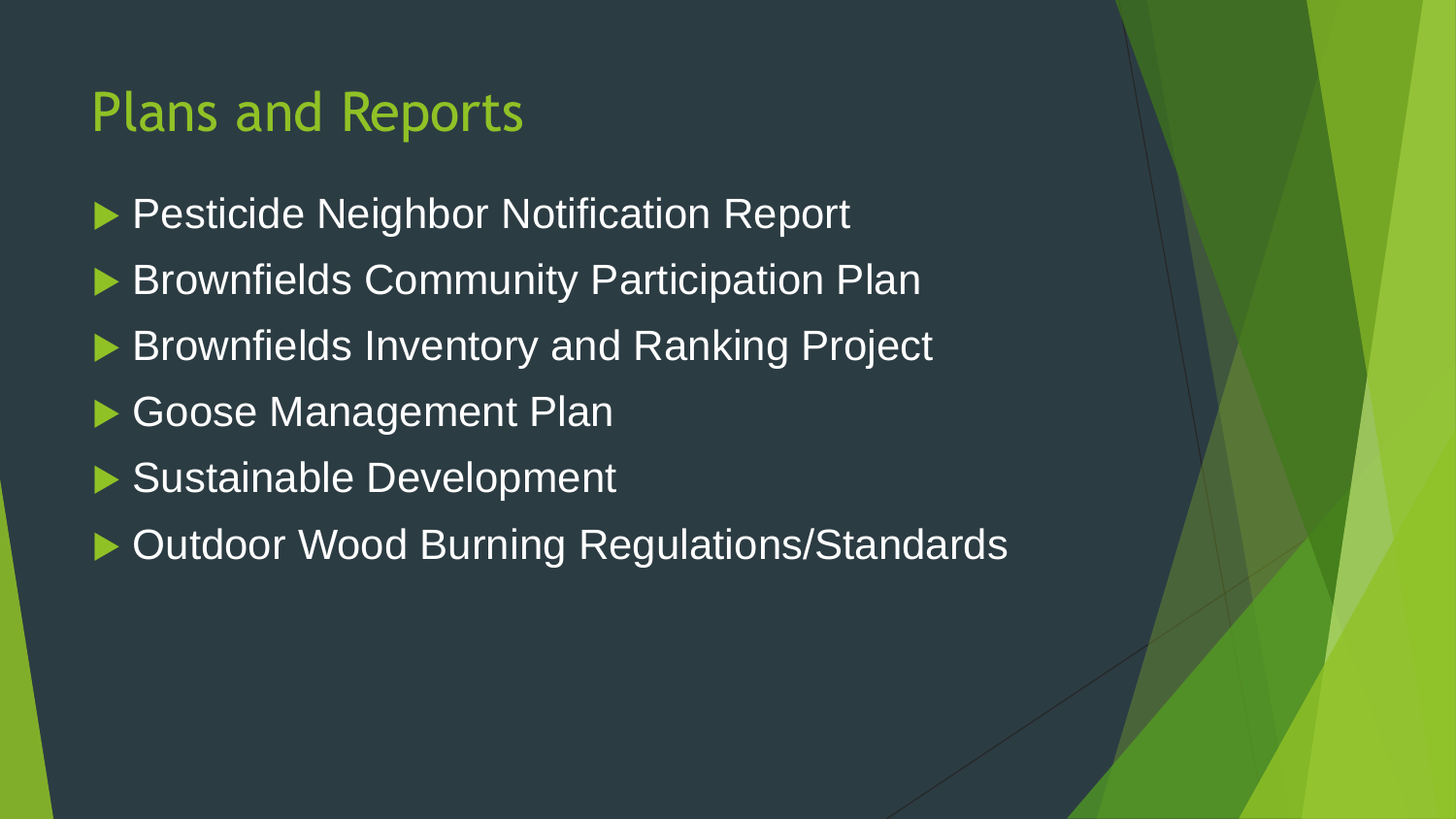## Support Letters

▶ Susquehanna River Water Trail **American Heritage Rivers Designation** Community Preservation Act Renewable Energy ▶ Wetlands Protection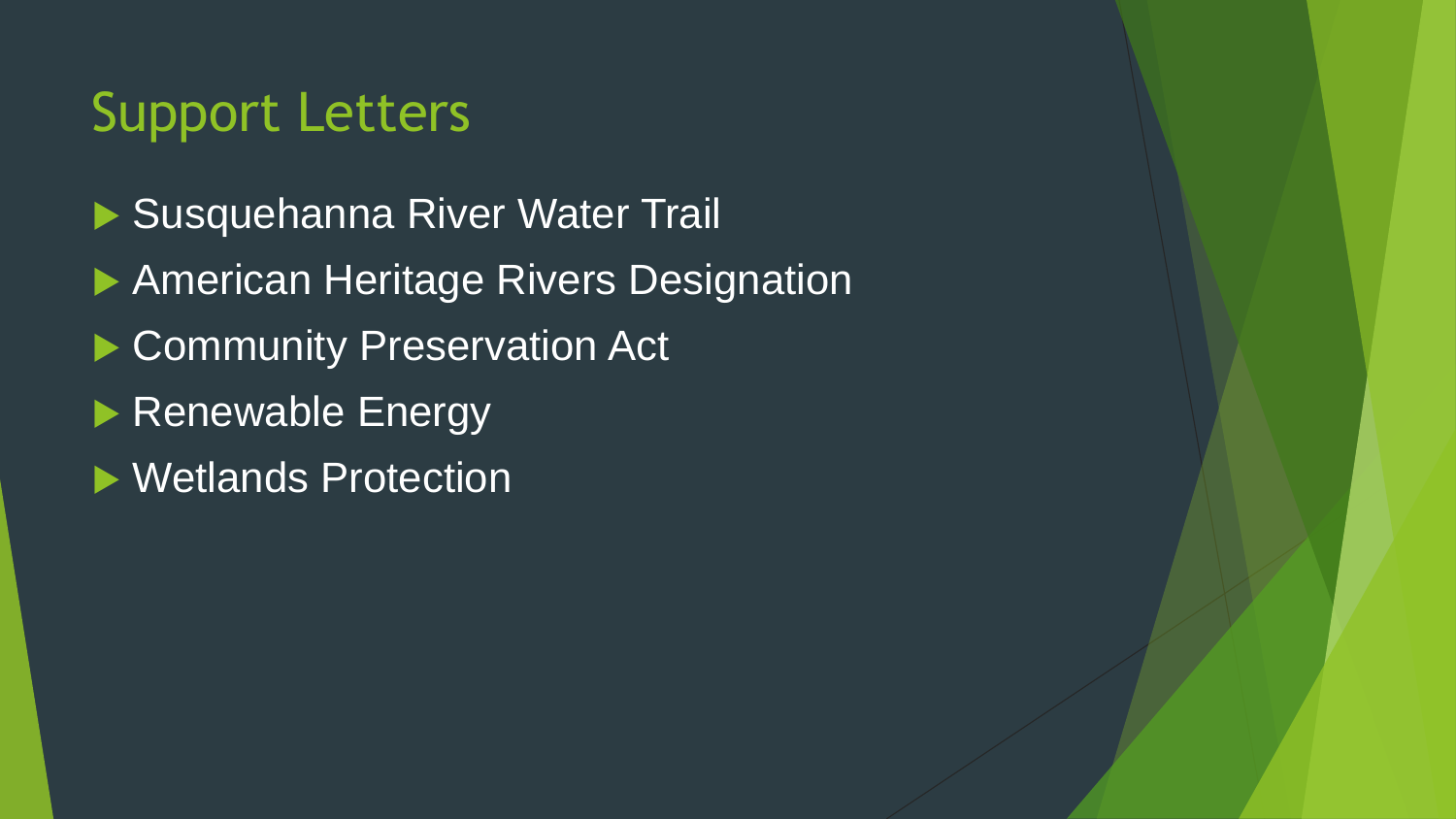## Speakers and Tours

- **Invasive Species**
- **Alternative Energy**
- ▶ Zero Waste
- ▶ Outdoor Recreation
- ▶ Open Space
- Wastewater Treatment
- ▶ Conservation Lands
- County Department Updates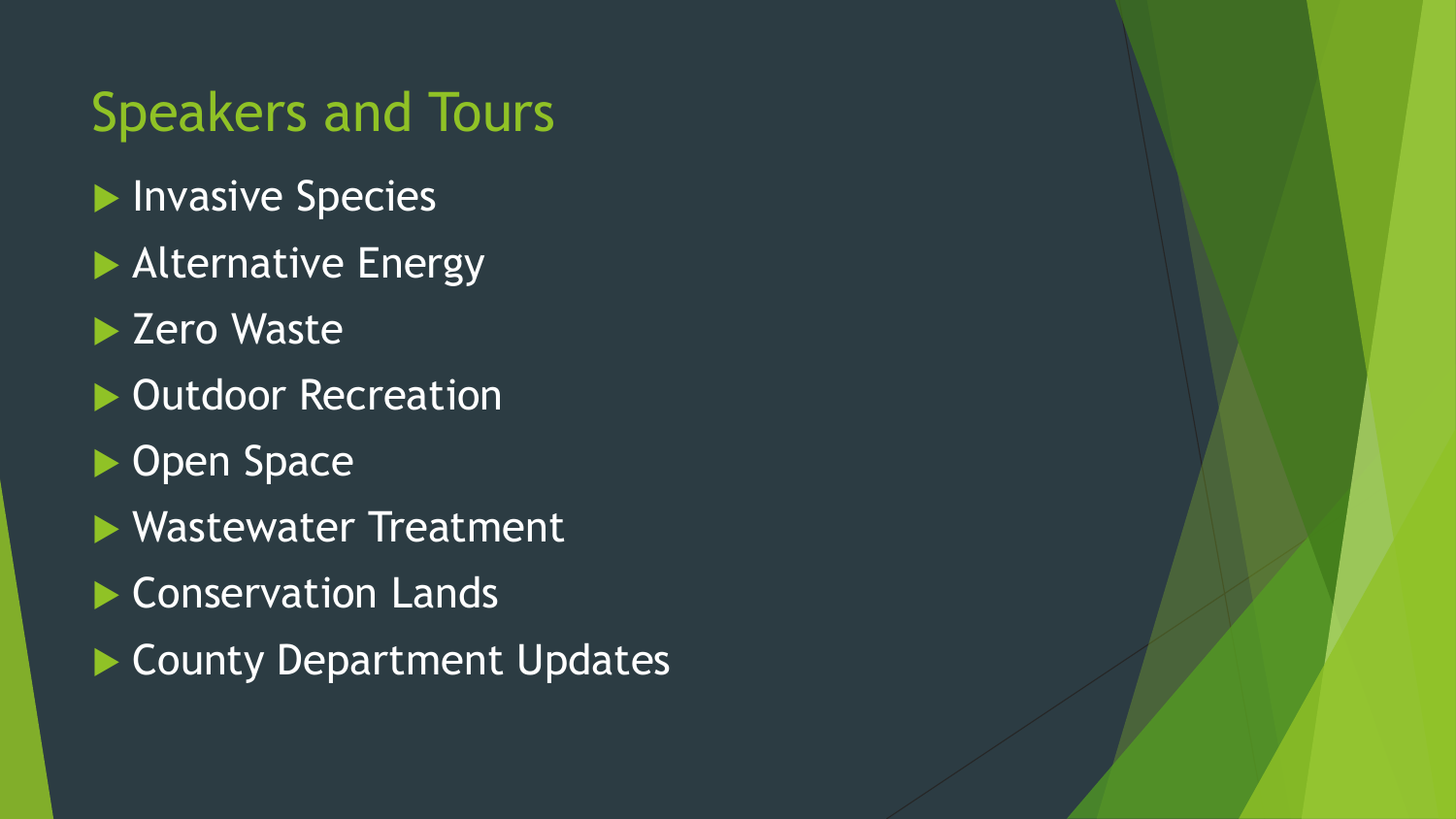





## Joyce KL Smith Environmental Photography Show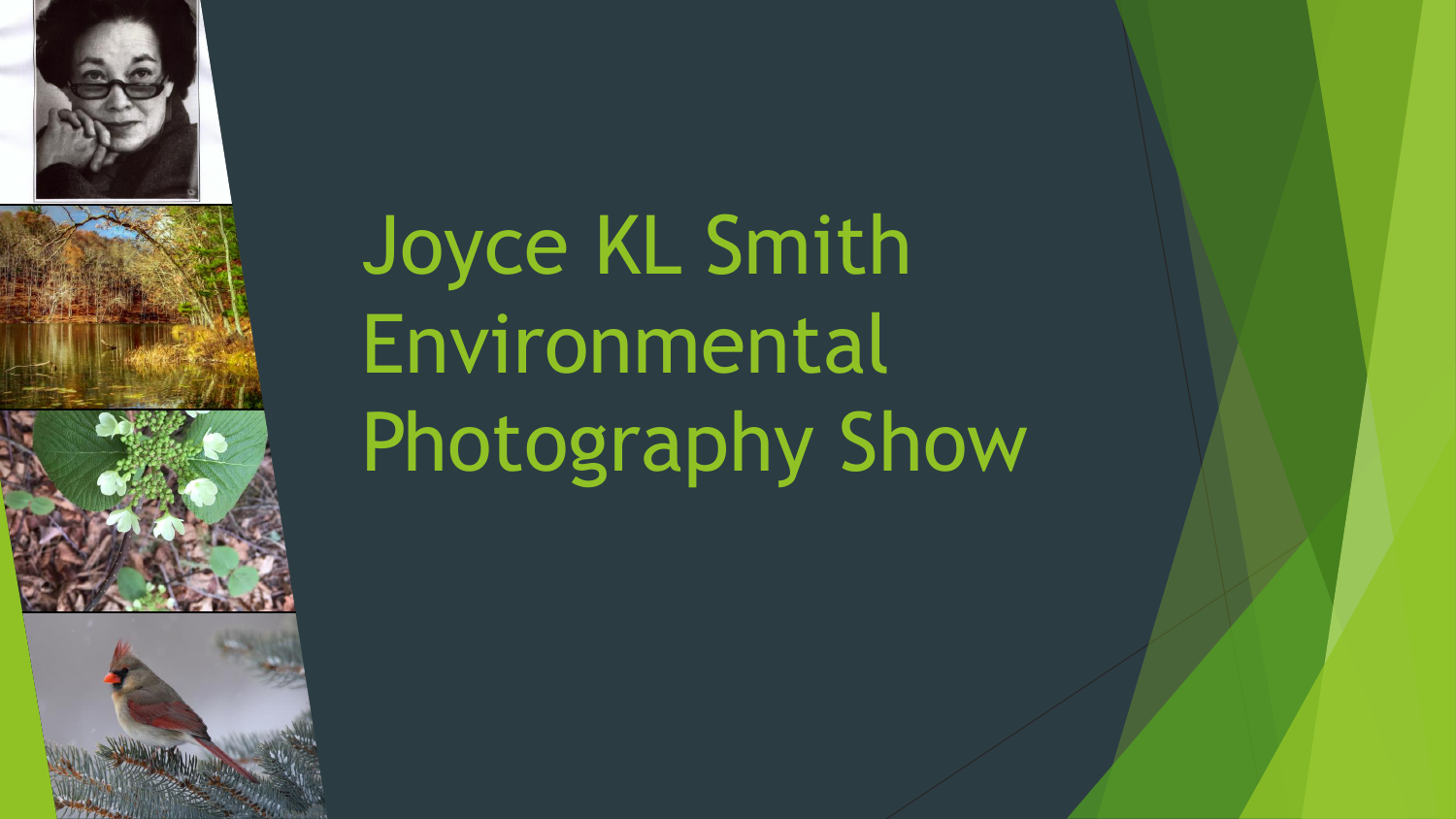

# Riverbank Cleanup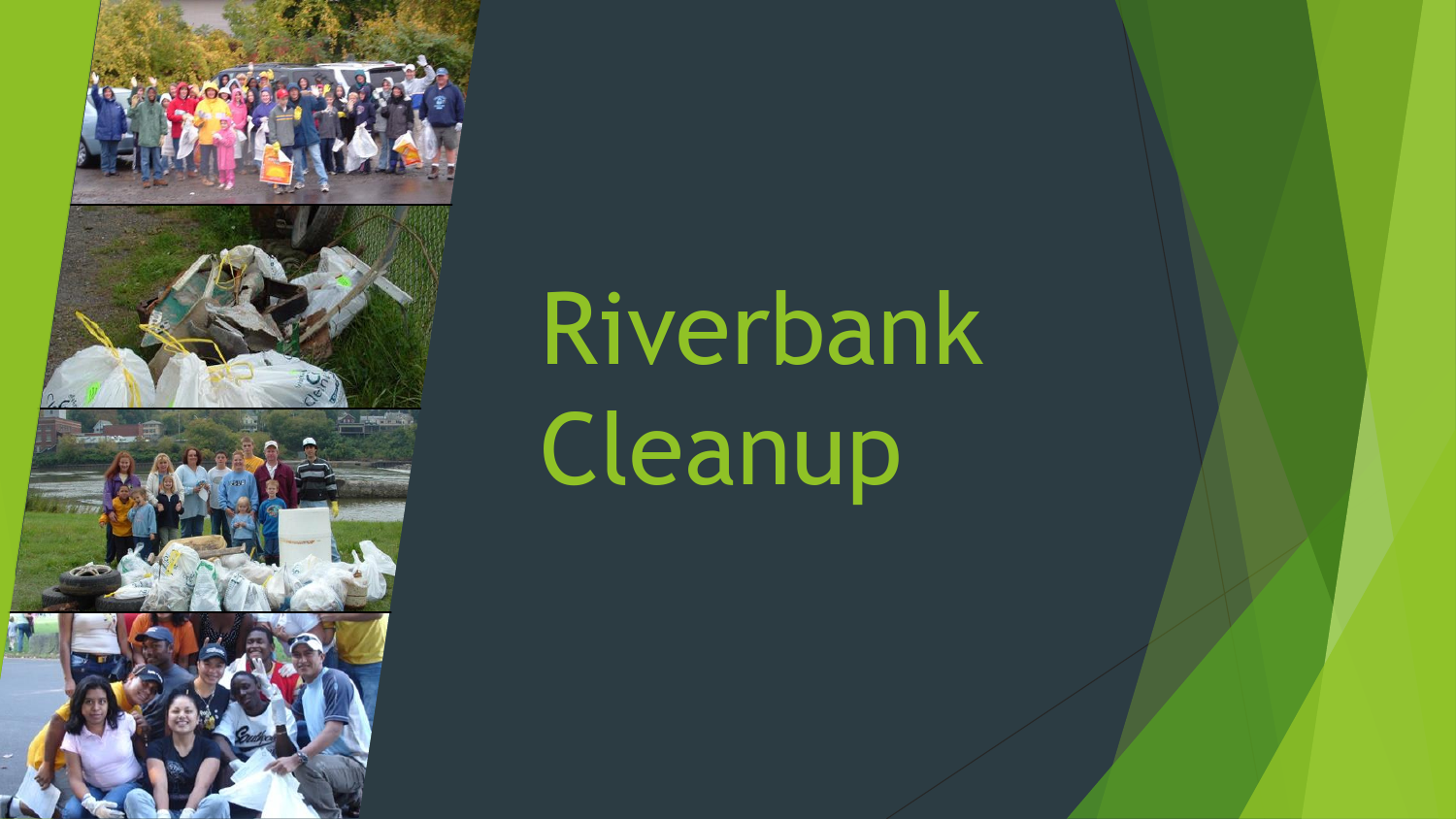#### How to get involved

- Actively participate as volunteer member in EMC Committees and Full Council
- Privilege of the Floor at EMC meetings
- ▶ Volunteer for Special Events
- ▶ Visit [www.gobroomecounty.com/emc](http://www.gobroomecounty.com/emc)
- Like us on social media, [www.facebook.com/BroomeEMC](http://www.facebook.com/BroomeEMC)